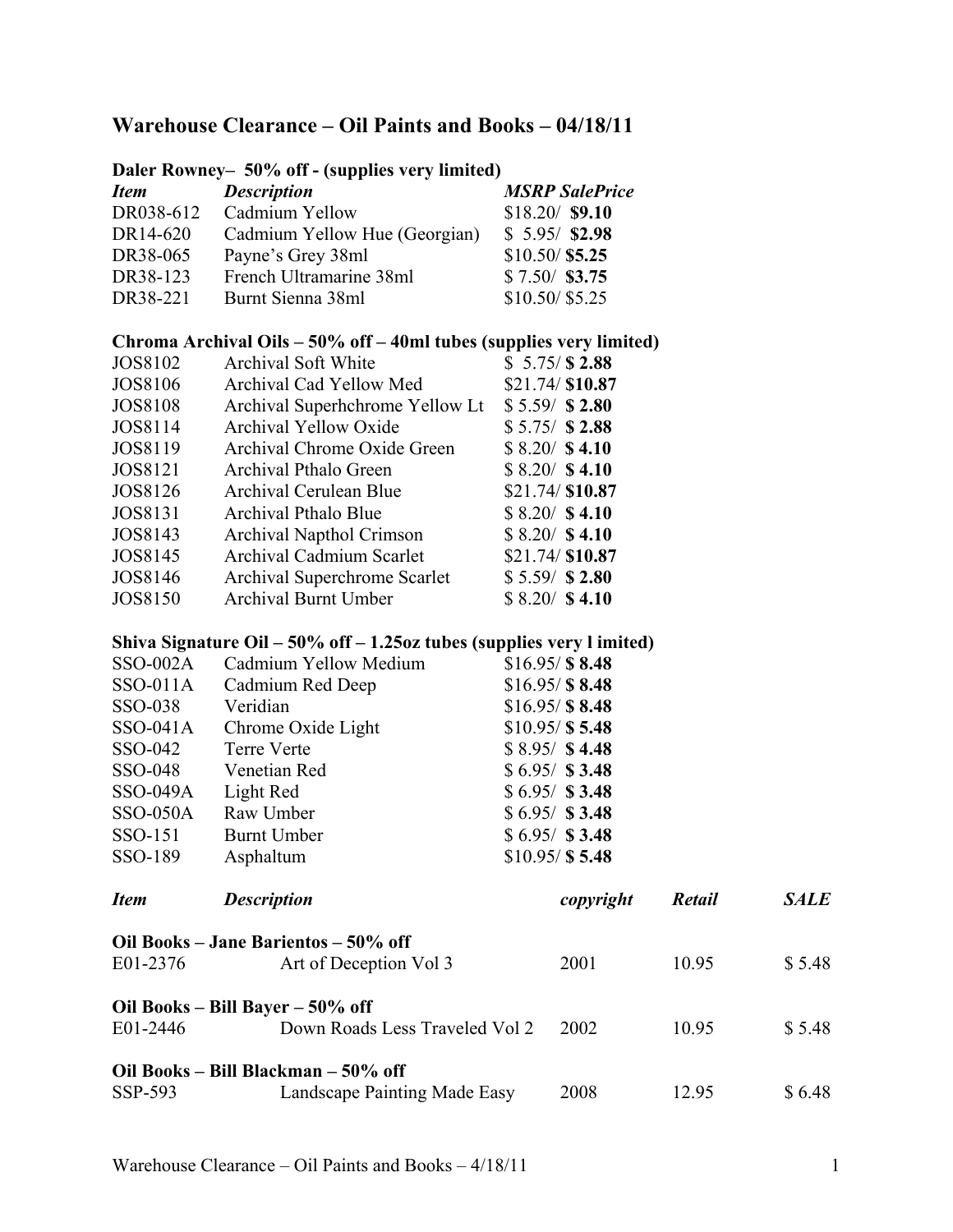| Oil Books - Aileen Bratton - 50% off  |                                                  |      |       |        |
|---------------------------------------|--------------------------------------------------|------|-------|--------|
| GC-TOUCH/ELEG                         | Touch of Class with Elegance                     |      | 9.95  | \$4.98 |
|                                       | GC-TOUCHXMAS Touch of Class for Christmas Vol 2  |      | 9.95  | \$4.98 |
| Oil Books - Donna Bryant - 50% off    |                                                  |      |       |        |
| <b>WU-SHOWERS</b>                     | Showers of Flowers Vol 3                         |      | 10.95 | \$5.48 |
| Oil Books – Gretchen Cagle – 50% off  |                                                  |      |       |        |
| <b>GC-ALWAYS</b>                      | Forever & Always                                 | 1999 | 10.95 | \$5.48 |
|                                       | GC-COLORSXMAS Colors of Christmas Heart to Heart |      | 9.95  | \$4.98 |
| <b>GC-PASSION</b>                     | Painter's Passion                                |      | 10.95 | \$5.48 |
| <b>GC-PURE</b>                        | Pure and Simple                                  | 2001 | 10.95 | \$5.48 |
| Oil Books – Carol-Lee Cisco – 50% off |                                                  |      |       |        |
| <b>GC-ANOTHER2</b>                    | Another Still Life Vol 2                         |      | 10.95 | \$5.48 |
| <b>GC-ANOTHER3</b>                    | Another Still Life Vol 3                         | 1999 | 10.95 | \$5.48 |
| <b>GC-ANOTHER4</b>                    | Another Still Life Vol 4                         | 2000 | 10.95 | \$5.48 |
| <b>GC-ANOTHER5</b>                    | Another Still Life Vol 5                         | 2001 | 10.95 | \$5.48 |
| <b>GC-ANOTHER6</b>                    | Another Still Life Vol 6                         | 2002 | 11.95 | \$5.98 |
| <b>GC-CLASSICAL</b>                   | <b>Classical Expressions for Christmas</b>       |      | 9.95  | \$4.98 |
| <b>GC-STILL LIFE</b>                  | <b>Still Life Collection</b>                     |      | 9.95  | \$4.98 |
| Oil Books - Jackie Claflin - 50% off  |                                                  |      |       |        |
| SSP-590                               | Windows of My World 9                            | 2007 | 12.95 | \$6.48 |
| Oil Books – Pat Clarke – 50% off      |                                                  |      |       |        |
| GC-VISIONS2                           | Country Visions Vol 2                            |      | 9.95  | \$4.98 |
|                                       | Oil Books - Linda & Michelle Coulter - 50% off   |      |       |        |
| SSP-555                               | A Beautiful Journey                              | 2003 | 10.50 | \$5.25 |
| Oil Books - Cheri Dennett - 50% off   |                                                  |      |       |        |
| GC-SHARED Shared Memories             |                                                  |      | 10.95 | \$5.48 |
| Oil Books – Jeanne Downing – 50% off  |                                                  |      |       |        |
| GC-03ROSE                             | Rose Expressions                                 | 2003 | 11.95 | \$5.98 |
| <b>GC-ELEG/BLUE</b>                   | Elegance in Blue                                 |      | 10.95 | \$5.48 |
| GC-EXP/ELEG2                          | Expressions of Elegance Vol 2                    |      | 9.95  | \$4.98 |
|                                       | Oil Books - Adrianna Giovannini - 50% off        |      |       |        |
| VIK-9039                              | <b>Everyday Beauty</b>                           | 2003 | 12.95 | \$6.48 |
| Oil Books - Barb Halvorson - 50% off  |                                                  |      |       |        |
| VW87-13316                            | Sharing Gifts of Nature Vol 3                    | 2009 | 13.95 | \$6.98 |
| VW87-13405                            | Sharing Gifts of Nature Vol 4                    | 2010 | 13.95 | \$6.98 |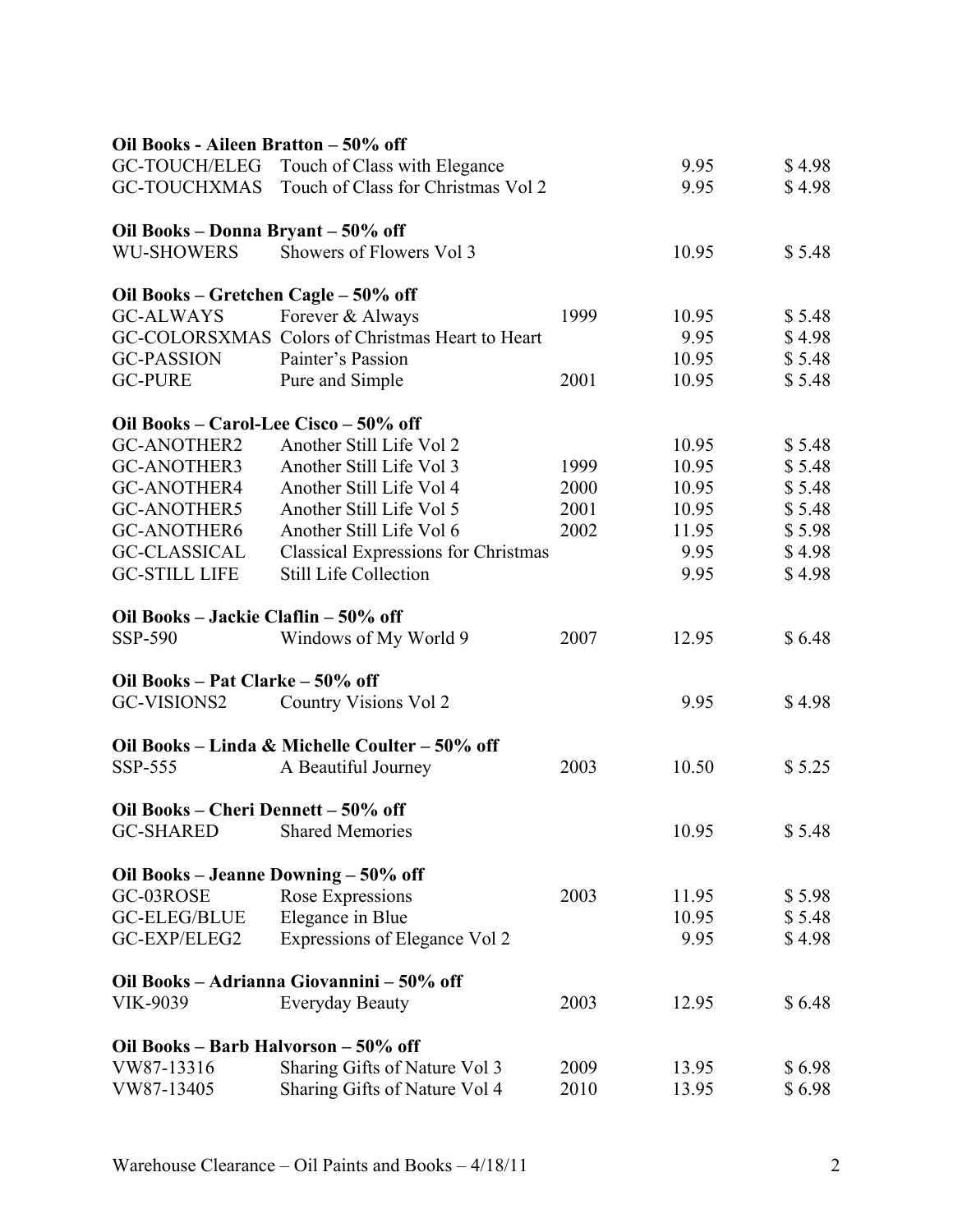| Oil Books - Elizabeth Hayes - 50% off |                                                  |           |        |             |
|---------------------------------------|--------------------------------------------------|-----------|--------|-------------|
| GC-GARDMEM2                           | Garden Memories 2                                | 1997      | 10.95  | \$5.48      |
| <b>GC-GARGIFTS</b>                    | Garden Gifts                                     | 1999      | 10.95  | \$5.48      |
| <b>GC-INSP</b>                        | Garden Inspirations                              |           | 10.95  | \$5.48      |
|                                       | Oil Books - Mary Lou Johnson - 50% off           |           |        |             |
|                                       | GC-RECOLLECT4 Recollections Vol 4                |           | 9.95   | \$4.98      |
|                                       | Oil Books – Kingslan Publications – 50% off      |           |        |             |
| <i>Item</i>                           | Description                                      | copyright | Retail | <i>SALE</i> |
| <b>KP-FOCUS</b>                       | <b>Focus on Realistic Roses</b>                  |           | 10.95  | \$5.48      |
| <b>KP-RIGHT</b>                       | Right from the Start                             |           | 9.95   | \$4.98      |
| KP-STILL3                             | Still Life Studies Vol 3: Glass                  |           | 10.95  | \$5.48      |
| Oil Books - Gloria Koskey - 50% off   |                                                  |           |        |             |
| <b>GC-PATH</b>                        | Garden Pathways                                  |           | 10.95  | \$5.48      |
| <b>GC-SEASONS</b>                     | Americana Seasons                                |           | 9.95   | \$4.98      |
| Oil Books - Jan Lawson - 50% off      |                                                  |           |        |             |
| <b>GC-FOCUS</b>                       | Focus on Florals                                 |           | 9.95   | \$4.98      |
| Oil Books - Mary Jo Leisure - 50% off |                                                  |           |        |             |
| <b>GC-BLOWIN</b>                      | Gardens Blowin' in the Wind                      |           | 10.95  | \$5.48      |
| <b>GC-GARDENS</b>                     | Gardens from Cedar Crest                         |           | 9.95   | \$4.98      |
|                                       | GC-XMASGARDEN Christmas Gardens from Cedar Crest |           | 9.95   | \$4.98      |
| Oil Books - Delores Lennon - 50% off  |                                                  |           |        |             |
| <b>GC-TRADKEEP</b>                    | <b>Traditional Keepsakes</b>                     |           | 9.95   | \$4.98      |
| Oil Books - Annette Long - 50% off    |                                                  |           |        |             |
| <b>GC-LONG</b>                        | Long Lasting Expressions                         | 2002      | 11.95  | \$5.98      |
| Oil Books - Mary McLean - 50% off     |                                                  |           |        |             |
| <b>GC-BEAUTY</b>                      | <b>Celebrations of Beauty</b>                    | 1998      | 10.95  | \$5.48      |
| GC-BEAUTY3                            | Celebrations of Beauty Vol 3                     | 2000      | 10.95  | \$5.48      |
| Oil Books - Brenda McPeek             |                                                  |           |        |             |
| <b>GC-PARCELS</b>                     | <b>Country Parecels</b>                          |           | 9.95   | \$4.98      |
| Oil Books - Jo Avis Moore - 50% off   |                                                  |           |        |             |
| GC-MOORE3                             | Moore Collectibles Vol 3                         |           | 9.95   | \$4.98      |
| GC-MOORE6                             | Moore Collectibles Vol 6                         | 2002      | 11.95  | \$5.98      |
| Oil Books – Dorothy Mullins – 50% off |                                                  |           |        |             |
| <b>GC-CHERISHED</b>                   | <b>Cherished Heirlooms</b>                       |           | 9.95   | \$4.98      |